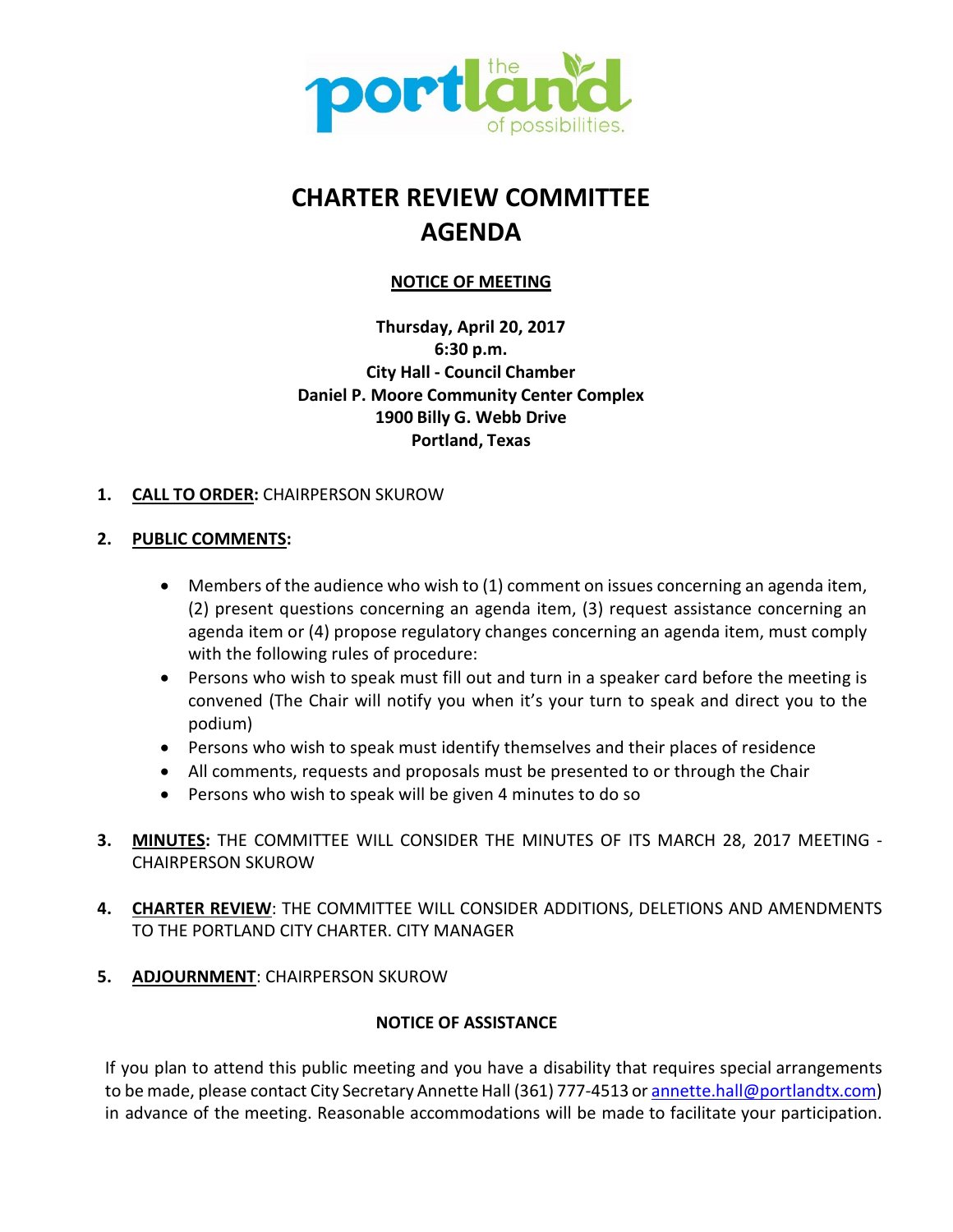The City Hall is wheelchair accessible and specially marked parking spaces are located in front of its entrance. Special seating will be provided in the Council Chamber during the meeting.

## **BRAILLE IS NOT AVAILABLE Posted:**

**Posted:** April 17, 2017 by 5:00 p.m. **By:** Portland City Hall **Annette Hall** Annette Hall Electronically at [www.portlandtx.com](http://www.portlandtx.com/) City Secretary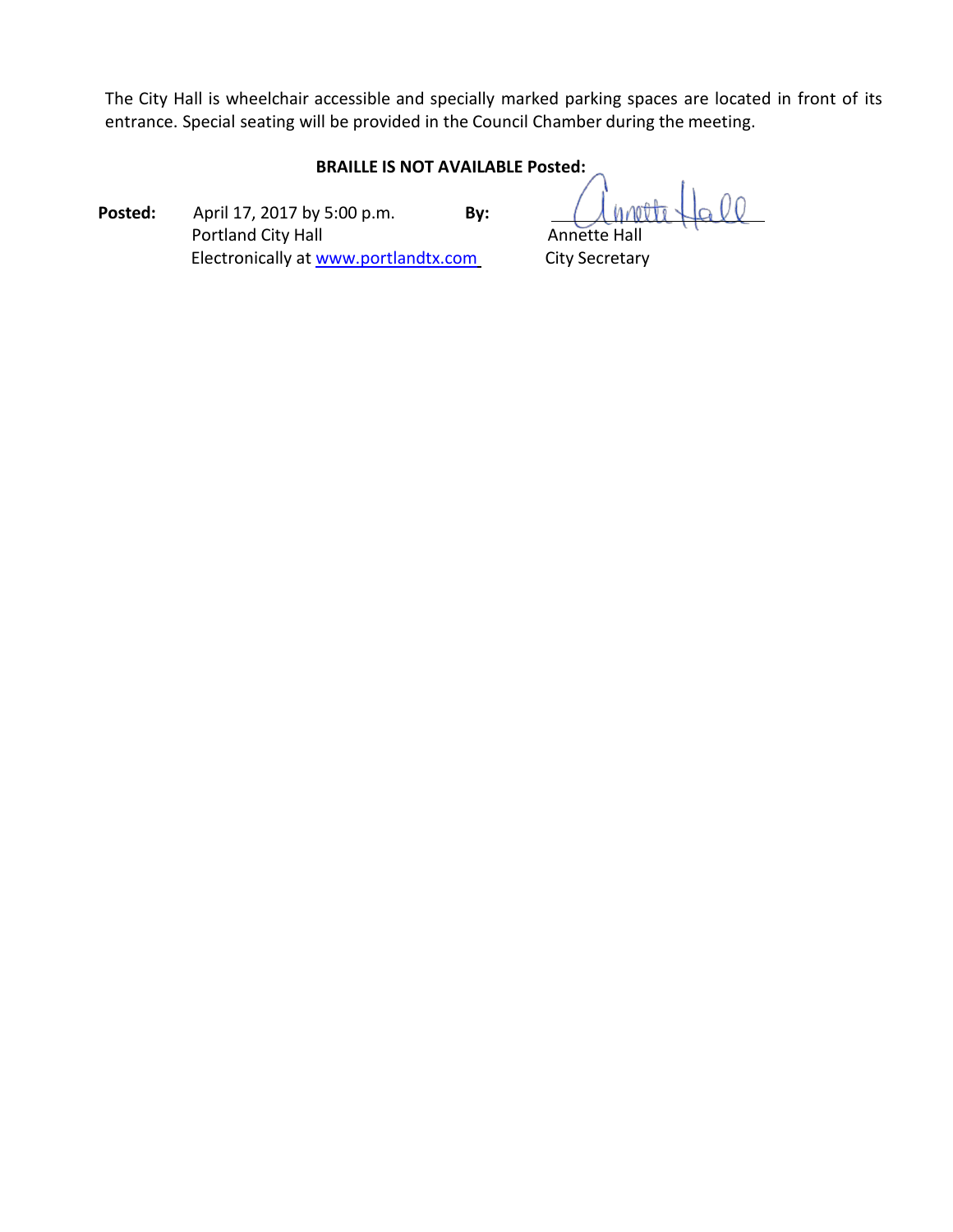## **MINUTES**

### **CHARTER REVIEW COMMITTEE**

#### **MARCH 28, 2017 MEETING**

The Charter Review Committee conducted its March 28, 2017, meeting in the Council Chambers of City Hall (1900 Billy G. Webb) that began at 6:00 p.m. It did so in compliance with requirements of the Texas Open Meetings Act and City of Portland City Charter. The following persons were in attendance:

#### **MEMBERS PRESENT**

Cathy Skurow, Council Member John Green, Council Member David Lewis, Citizen Dick Moser, Citizen Jerry Browning, Jr., Citizen

#### **STAFF PRESENT**

Randy Wright, City Manager Brian DeLatte, Assistant City Manager Hal George, City Attorney Brandon Lemon, Accounting Assistant Fred Bussman, IT Technician

## **1. CALL TO ORDER:** CITY MANAGER

City Manager, Randy Wright called the meeting to order at 6:00 p.m.

## **2. INTRODUCTIONS:** CITY MANAGER

City Manager, Randy Wright, introduced the following Committee Members and City Staff:

- o Cathy Skurow, Council Member
- o John Green, Council Member
- o David Lewis, Citizen
- o Dick Moser, Citizen
- o Jerry Browning, Jr., Citizen
- o Hal George, City Attorney
- o Brian DeLatte, Assistant City Manager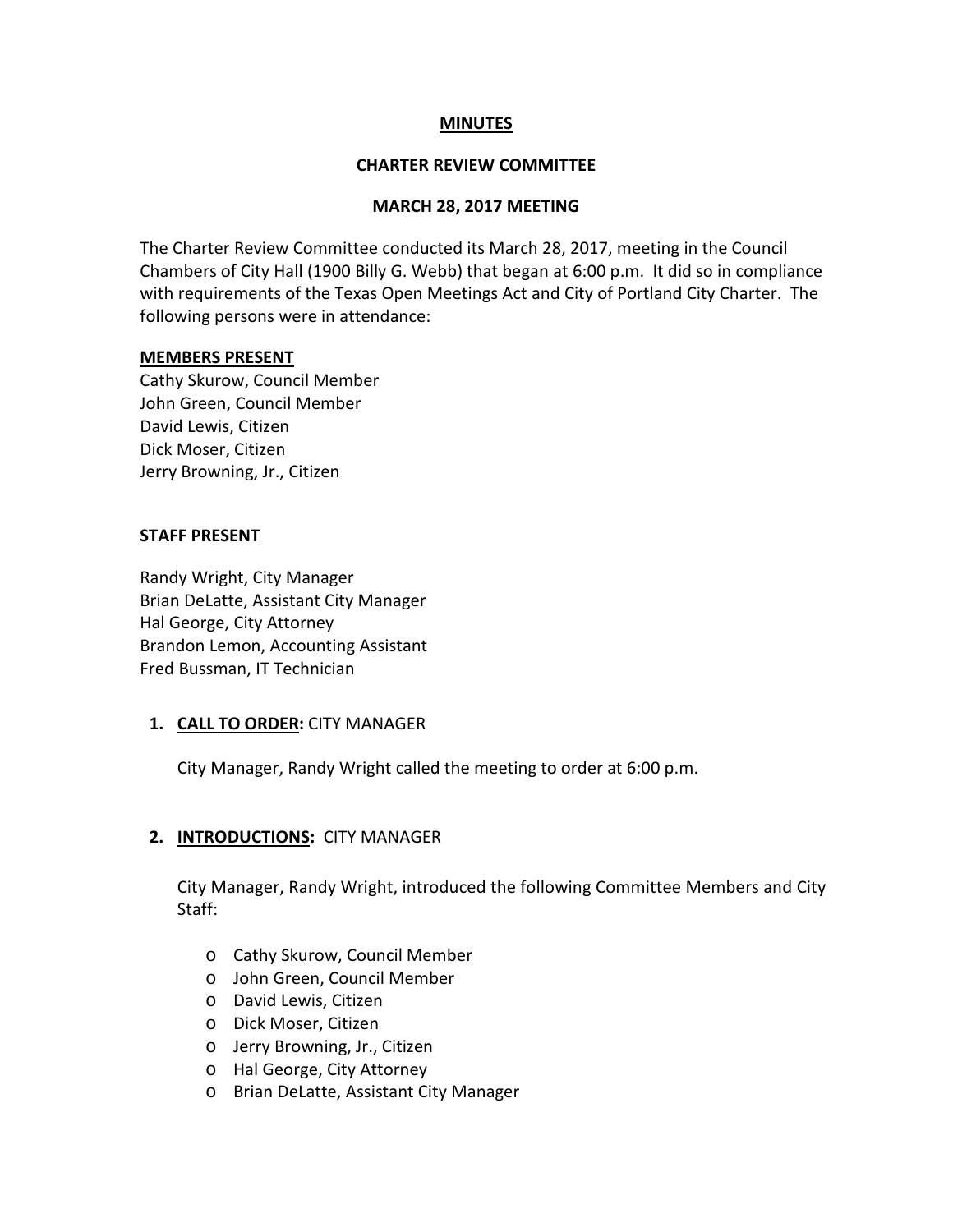# **3. ELECTION OF A CHAIRPERSON:** THE COMMITTEE WILL SELECT A MEMBER TO SERVE AS CHAIRPERSON.

John Green nominated Cathy Skurow to serve as Chairperson, seconded by Dick Moser.

The motion passed by acclamation.

## **4. PUBLIC COMMENTS:**

- Members of the audience who wish to (1) comment on issues concerning an agenda item, (2) present questions concerning an agenda item, (3) request assistance concerning an agenda item or(4) propose regulatory changes concerning an agenda item, must comply with the following rules of procedure:
- Persons who wish to speak must fill out and turn in a speaker card before the meeting is convened (The Chair will notify you when it's your turn to speak and direct you to the podium)
- Persons who wish to speak must identify themselves and their places of residence
- All comments, requests and proposals must be presented to or through the Chair
- Persons who wish to speak will be given 4 minutes to do so

There were none.

# **5. BACKGROUND AND SUMMARY OF DUTIES AND STATUTORY GUIDELINES**: CITY MANAGER AND CITY ATTORNEY

City Manager, Randy Wright, and City Attorney, Hal George presented and reviewed the Charter Review Process as prescribed by City Charter and the Local Government Code.

# **6. CHARTER REVIEW: THE COMMITTEE WILL CONSIDER ADDITIONS, DELETIONS AND AMENDMENTS TO THE PORTLAND CITY CHARTER**. CITY MANAGER

The Committee reviewed and discussed the following sections:

- $\circ$  Article I Powers of the City
- o Article II The Council (stopped after discussing Section 2.07)